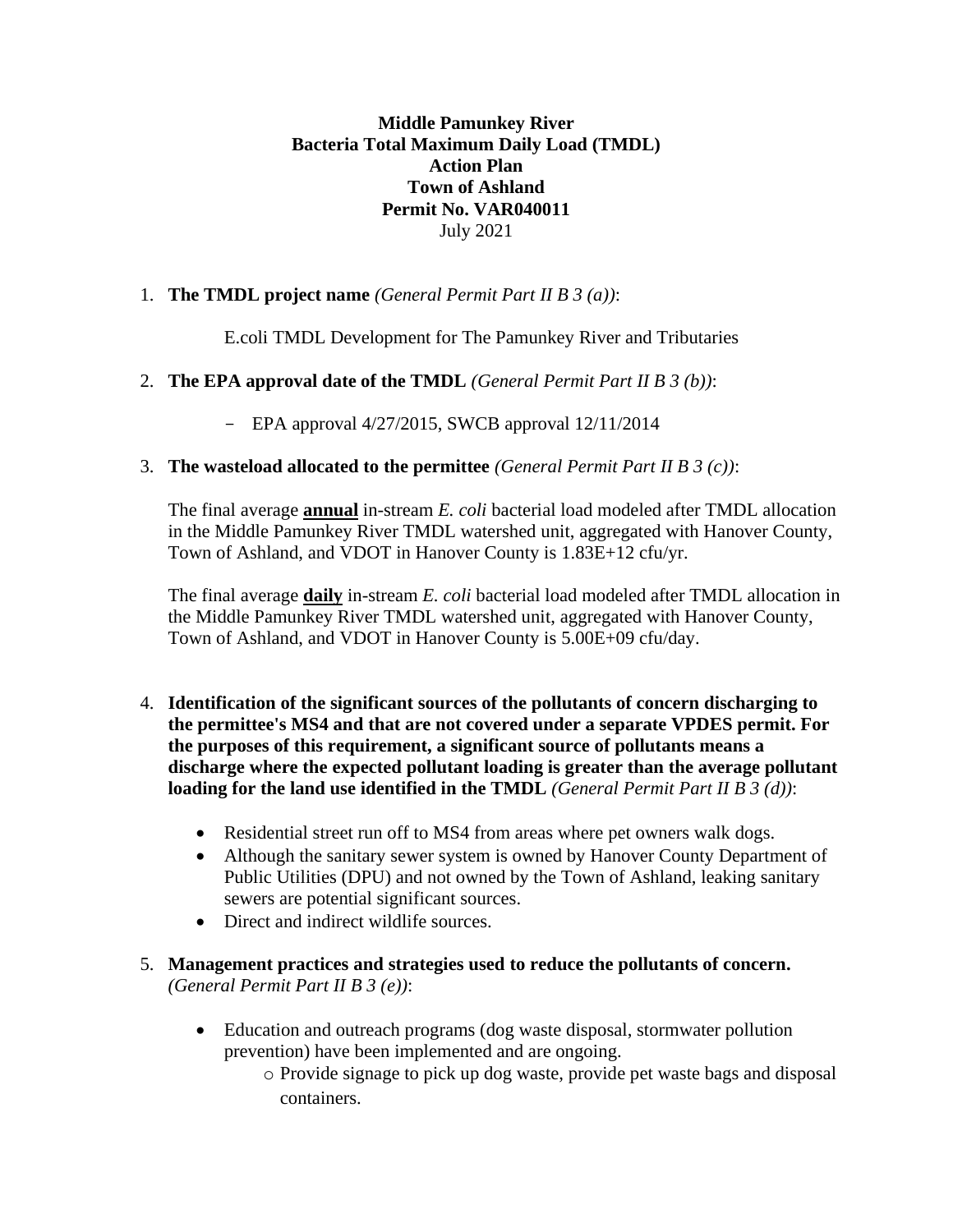- o Collaborate with partners (Randolph-Macon College, civic and youth groups, etc.) on outreach opportunities.
- A program of flushing of Town owned stormwater pipes has been implemented and is ongoing
	- o Clean out storm drains to remove waste from urban wildlife
- A program of TV Monitoring of storm sewer pipes has been implemented and is ongoing
	- o Look for potential inflow through cracks or joins from potential bacterial sources
	- o Look for cross connections.
- Low Impact Design (LID) Town projects implemented in the Mechumps Creek watershed:
	- o College Park: Permeable Paver & Rain Garden Treatment Train
	- o Ashland Police Department: Permeable Pavers
	- o Railroad Avenue Streetscape Phase II: Permeable Pavers
- Stream Restoration projects implemented by the Town in the Mechumps Creek watershed:
	- o Mechumps Creek Phase I
	- o Mechumps Creek by Ashland Police Department
	- o Mechumps Creek Phase II
- Retrofit projects implemented by the Town in the Mechumps Creek watershed: o New Extended Detention Basins at Town's Maintenance Facility on Vaughan Road
- Street Sweeping has been implemented and is ongoing.
- State law requires that septic tanks located in a Chesapeake Bay Preservation Area be pumped out at least once every 5 years. The Town of Ashland sends reminders to residents with septic tanks reminding them that they need to be pumped out every 5 years.
- As mentioned earlier, Hanover County DPU owns the sanitary sewer system in the Town. The Hanover DPU maintains "on-call" capabilities and strives for a response time of no more than one hour. On-call DPU staff responds to all utility related issues including sanitary sewer overflows (SSO)s and pump station alarms to effectively minimize the length of SSO events.

Hanover County provides regular funding via its Capital Improvement Program and Operation & Maintenance budgets for sewer rehabilitation with the goals of extending asset life and minimizing the risk of SSO events.

• Ashland maintains a list of legal authorities aimed at reducing the pollutant identified in the WLA. Applicable ordinances include Chapter 4.1(Virginia code §§ 62.1-44.15:24) – Environmental Protection and Chapter 5 – Erosion and Sediment Control (Virginia code §§ 21-89.1—21-89.15). Ashland received VSMP program approval from DEQ on July 1, 2013, and maintains a compliant Municipal Separate Storm Sewer System (MS4) Permit (VAR040011).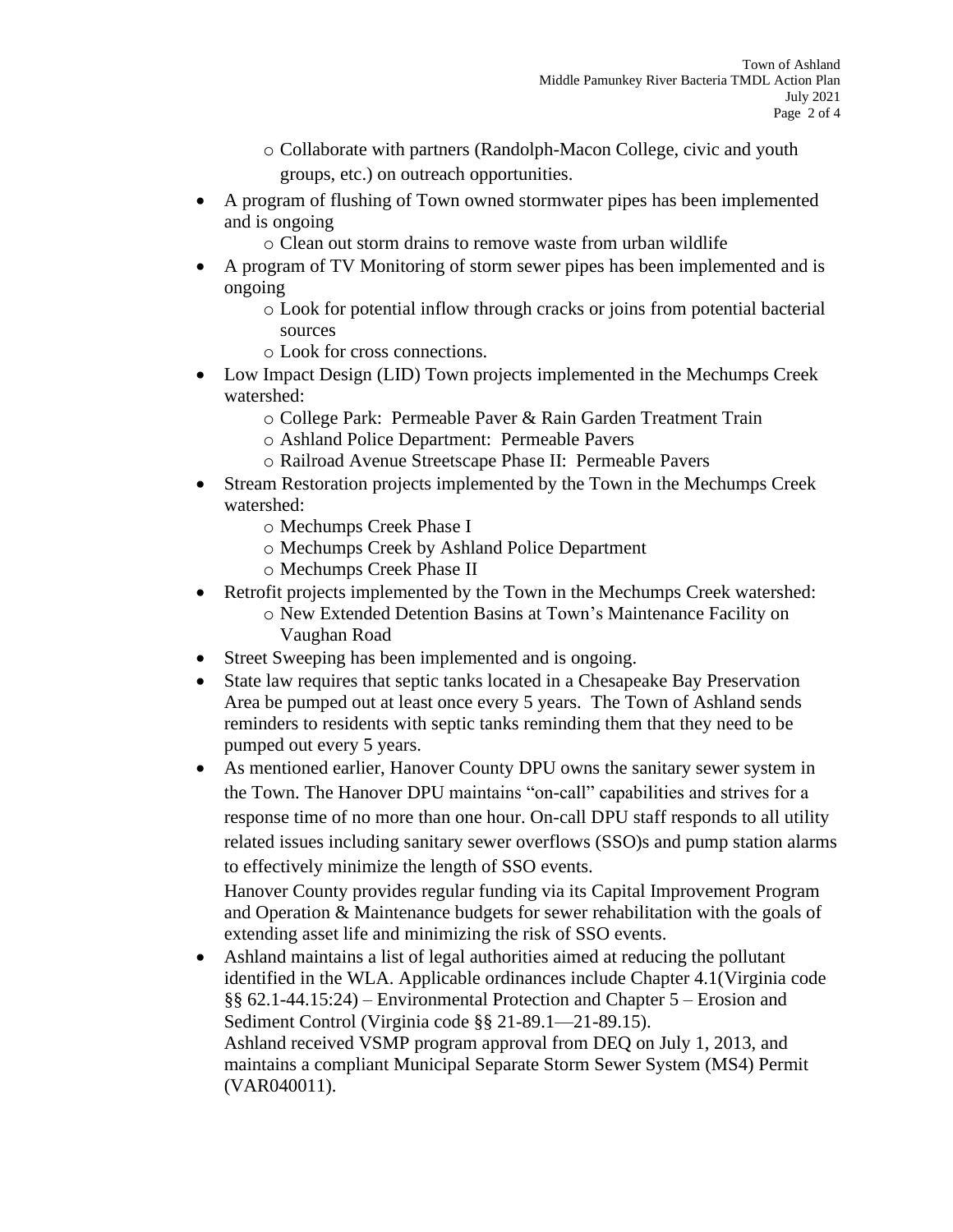- 6. **Any calculations required in accordance with management practices and strategies.** *(General Permit Part II B 3 (f))*:
	- Calculations are not currently required.
	- Town collects and test water samples from Mechumps Creek for e. coli for screening purposes and calculates the average annual load of e. coli to the creek.
- 7. **Outreach strategy to enhance the public's education (including employees) on methods to eliminate and reduce discharges of the pollutants** *(General Permit Part II B 3 (g))*:
	- Stormwater management and educational materials on Town website
	- Public Outreach projects to involve residents in the public education process
		- o Creating community videos about picking up after your pet
		- o Painting stormwater inlets with pollution prevention designs
	- Circulate fliers or post on social media quarterly on stormwater pollution prevention and pet waste cleanup.
	- The Town coordinates with Randolph-Macon College annually on Macon a Difference Day (MaDD) for Earth Day. Randolph Macon College students volunteer, participate and engage the community in various activities such as:
		- o stream cleanup,
		- o storm drain marking,
		- o circulate education fliers
		- o demonstrate how to make rain barrels
		- o BMP maintenance
		- o installing and restocking pet waste stations
		- o clean up litter in parks
		- o and other water pollution prevention awareness activities
	- Employee Training: Town staff trained on Illicit Discharge, Detection, and Elimination in accordance with the Town's Stormwater Pollution Prevention Employee Training Plan dated June 2014.
	- Employee Training: Town staff trained on Good Housekeeping procedures in accordance with the Town's Stormwater Pollution Prevention Employee Training Plan dated June 2014.
	- Town of Ashland Public Education and Outreach Plan.
- 8. **A schedule of anticipated actions planned for implementation during this permit term** *(General Permit Part II B 3 (h)).*

| <b>Practices</b>             | <b>Implementation</b> | <b>Milestone</b> |
|------------------------------|-----------------------|------------------|
| Education and outreach       | On-going              | Continuous       |
| Pet waste disposal education | On-going              | Continuous       |